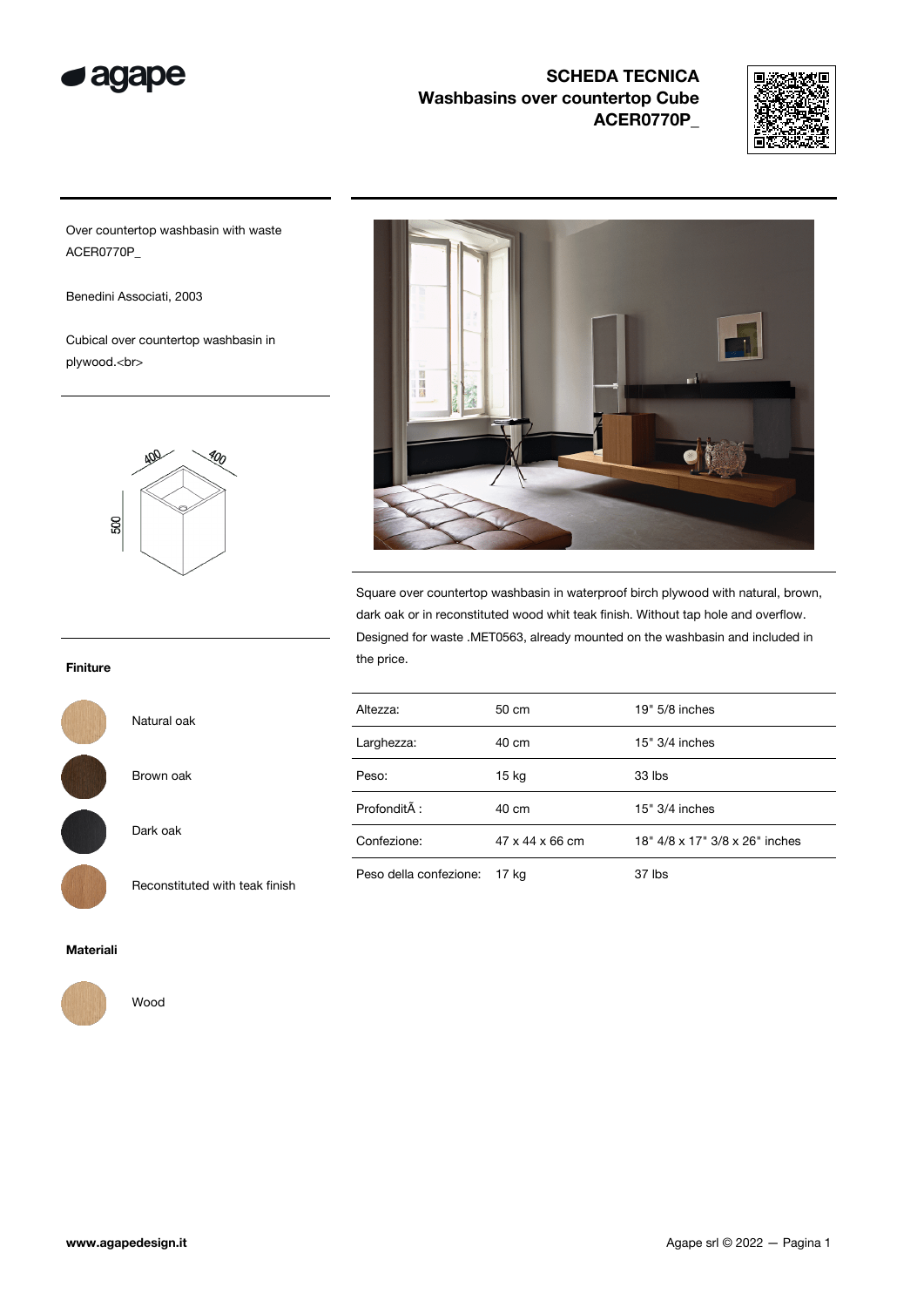



### Main dimensions





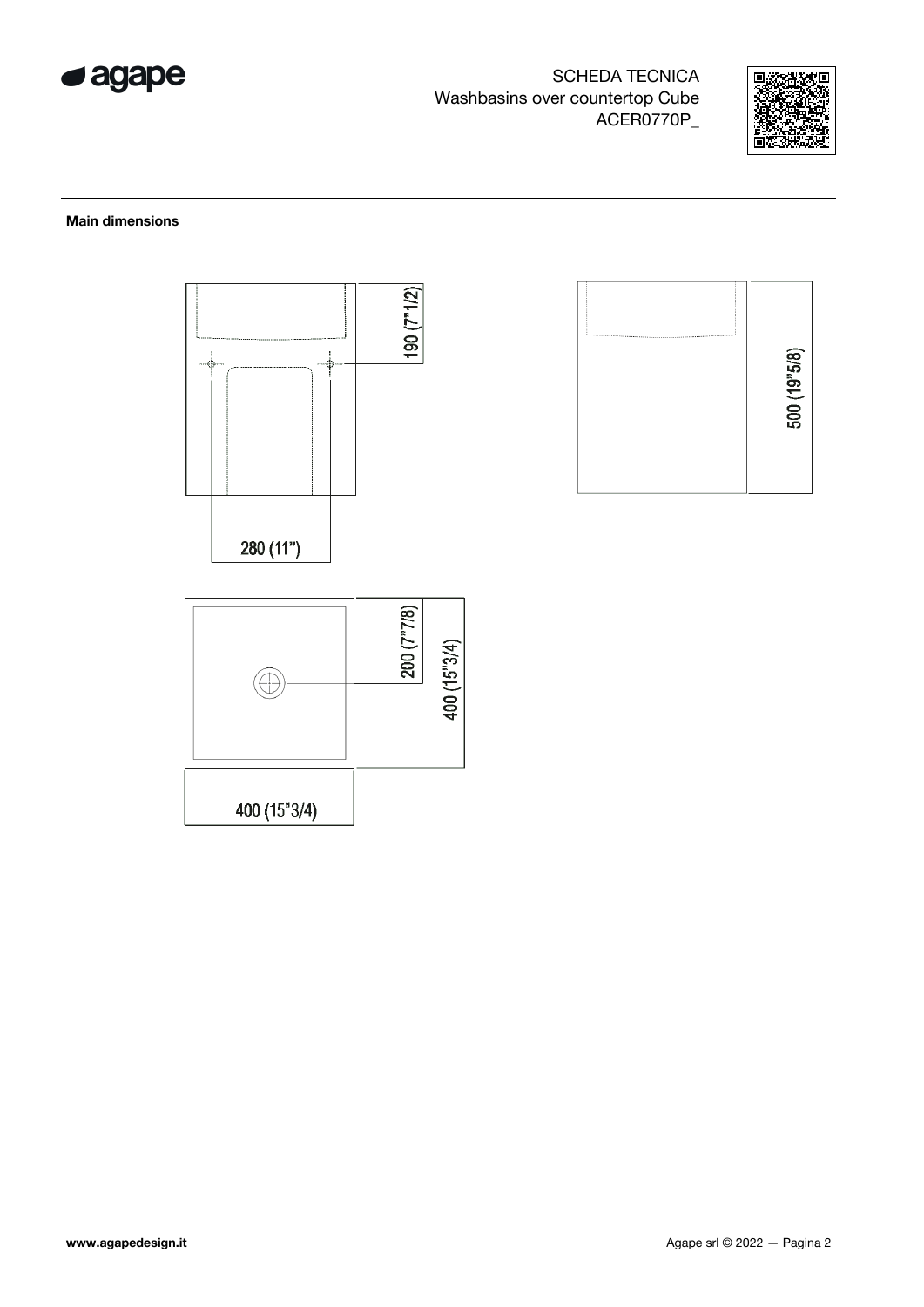



Installation notes



\*h.consigliata / advised h.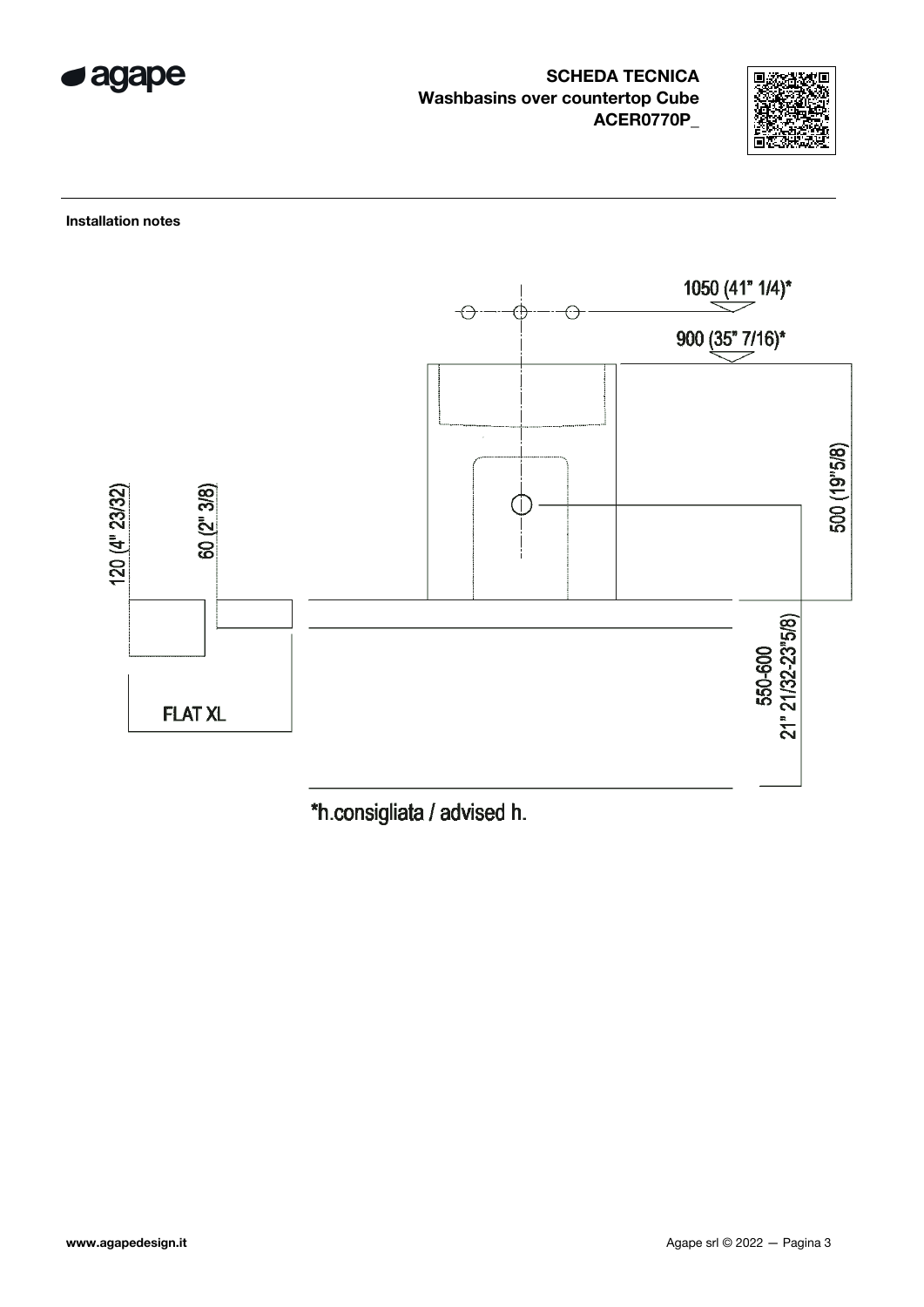



Holes for countertop washbasins and top mounted taps for top

### PIANO cm 50 / COUNTERTOP cm 50

Posizione standard per rubinetto su piano Standard position for top mounted tap

Posizione standard per rubinetto a parete Standard position for wall mounted tap

Posizione speciale per rubinetto Sen a parete e Square con bocca curva Special position for wall mounted tap Sen and Square white curved spout

NON NECESSARIA NOT NECESSARY

**RUBINETTO SU PIANO NON POSSIBILE** TOP MOUNTED TAP NOT POSSIBLE

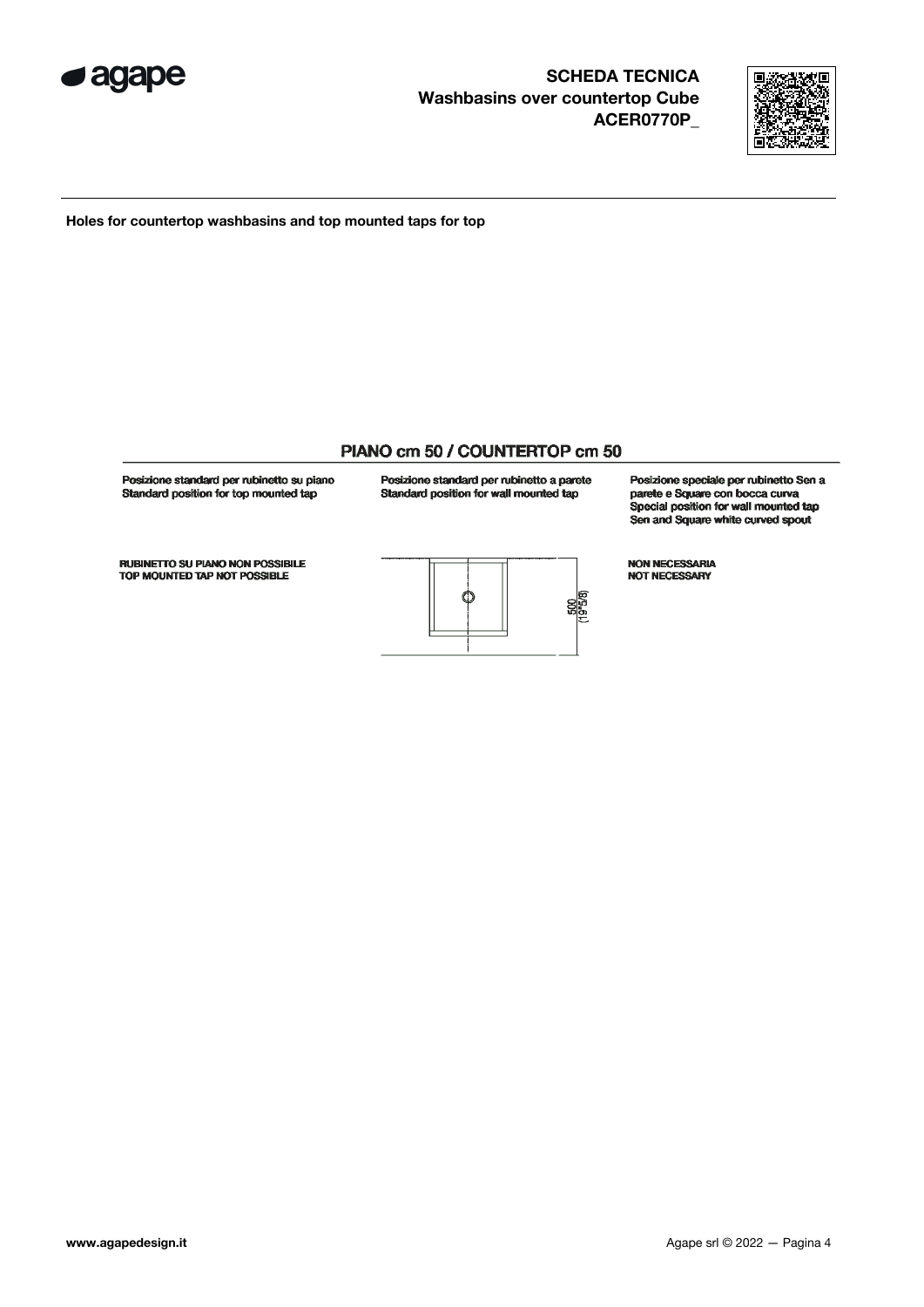



Tap position, recommended height

### POSIZIONE RUBINETTERIA / TAP POSITION

Altezza consigliata / Recommended height



Filo superiore lavabo Upper wasbasin edge

\* ARUB1009D - ARUB1009C:  $H + 25$  mm  $(1")$ <br>\*\* Ad esaurimento/ While stocks last